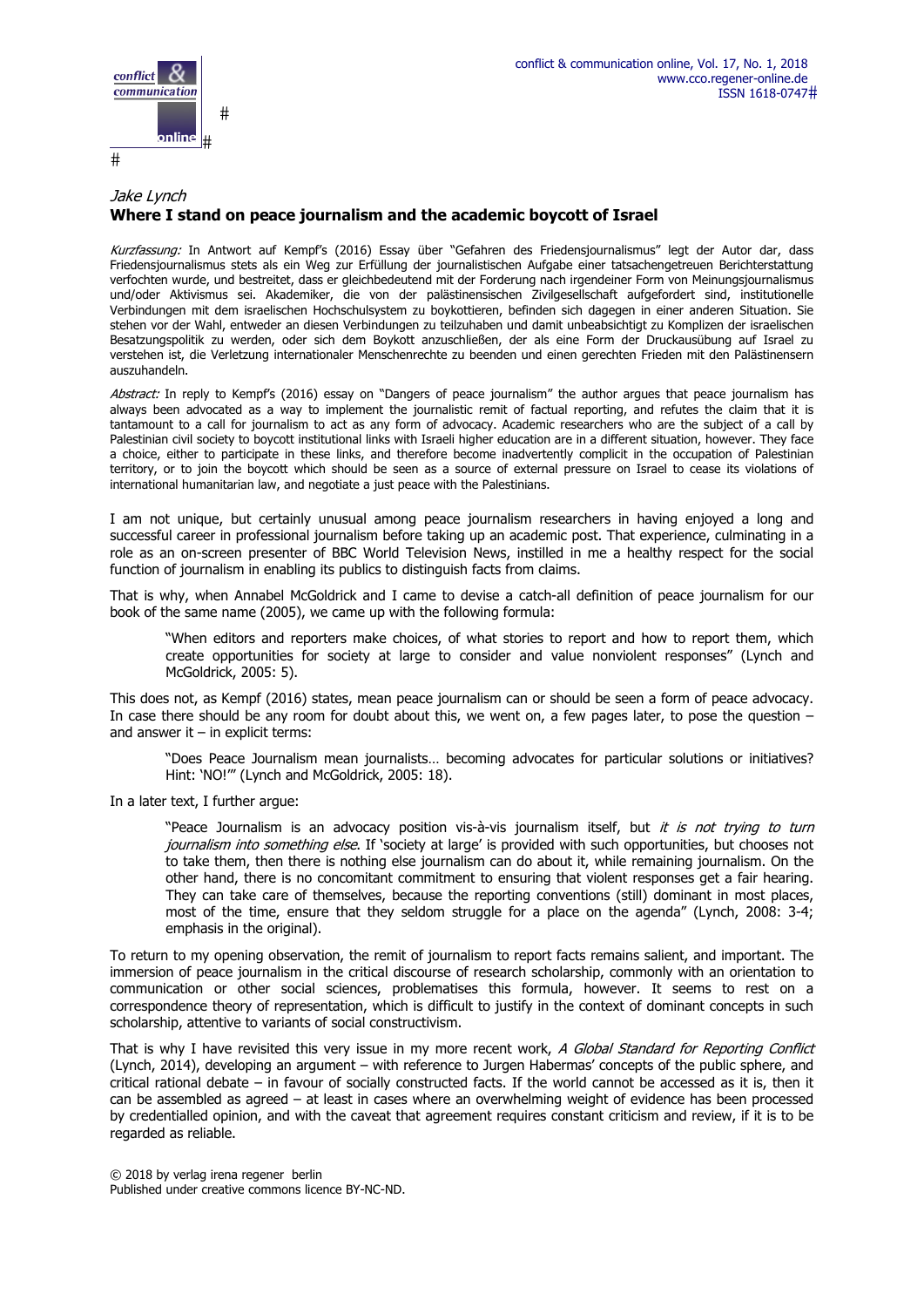One important example of a socially constructed fact is the findings of the Intergovernmental Panel on Climate Change. Journalism should not treat human-induced global warming as merely one side of an argument, demanding to be 'balanced' by a countervailing, equally credible view. Another is the consensus of international legal opinion encapsulated in the phrase, "Israel's military occupation of Palestinian territory". It is right to report, as BBC journalism has often done since a landmark review of the corporation's coverage by its Board of Governors in 2006, that Israeli settlements "are seen as illegal under international law". East Jerusalem, the West Bank and Gaza Strip are Palestinian territories. Israel is the occupying power. The Fourth Geneva Convention – universally accepted as customary international law – states baldly: "the occupying power must not move any part of its population into the territory it occupies". These are not claims, but facts, and should be reported as such.

The occupation was further exacerbated by Israel's construction of a so-called separation barrier, which closed off yet more Palestinian land from habitation. The barrier was declared illegal in an advisory judgement by the International Court of Justice, in 2004. The judgement put the onus on governments to cease cooperation with the illegality, but they took no action to do so. This is what led Palestinian civil society to call for an academic and cultural boycott of Israel: if governments will not take action, the onus to do so passes on to others who will.

Annabel McGoldrick (2015) has persuasively likened the relationship between Israel and the Palestinians to an abusive domestic partnership, in which Israel is the abuser, and the Palestinians are the abused. She quotes a psychologist, Lundy Bancroft, who runs programmes in the US for abusive men:

"The first challenge with an abusive man is to motivate him to work on himself. Because he becomes attached to the many rewards that his controlling and intimidating behaviors bring him, he is highly reluctant to make significant changes in his way of operating" (Bancroft, 2003: 334-5).

The pattern identified by Bancroft in abusive men is also a good description of the attitude of successive Israeli governments, not only in their controlling and intimidating behaviours towards the Palestinians but also in socalled peace talks. The latter have invariably been brokered by the United States, but Washington is also Israel's main arms dealer and diplomatic protector. For all the hand-wringing on the part of the Obama Administration over settlement-building, for example, it still approved record military aid to Israel without conditions. As the chief Palestinian negotiator, Saeb Erekat observed, after the talks brokered by then US Secretary of State John Kerry broke down without making progress:

"Israel refuses to negotiate sincerely because, as long as the status quo is so beneficial to it, Israel has no interest in a solution. Without firm signals from the international community, Netanyahu's occupation and colonization policies are incentivised" (Erekat, 2014).

Following the US example, other governments engage in normal diplomatic and other forms of relations with Israel, despite occasional public criticism of its policies. No portion of these relations is made conditional on Israel's behaviour, which enables the abuse to continue, and ensures the peace talks invariably fail, since Israel has no motivation to make significant changes of approach. As Bancroft remarks of the abusive men she has worked with:

"This reluctance cannot be overcome through gentle persuasion, pleading, or cajoling… I am sorry to say that I have never once seen such approaches succeed. The men who make significant progress in my program are the ones who know that their partners will definitely leave them unless they change, and the ones on probation who have a tough probation officer who demands that they really confront abusiveness. In other words, the initial impetus to change is always extrinsic rather than self motivated" (Bancroft, 2003: 335).

This is what I understand as the rationale for the campaign of Boycott, Divestment and Sanctions on Israel, of which the academic boycott is a part. Apparently, this, in Kempf's (2016) view, means I have "lost credibility". The remark seems, on the face of it, to muddle categories and definitions on several levels. I am both a supporter and an exponent of a nonviolent, people's campaign in response to a conflict in which peace is presently made impossible, chiefly by the reluctance of a powerful abuser to make significant changes of approach, in the absence of any extrinsic signal of the unacceptability of its behaviour. I am free to do that, as an academic researcher and a peace advocate. In 2015, it led me to intervene, at a demonstration at the University of Sydney, to ask security guards to stop dangerously manhandling student protestors who had occupied the stage of a public meeting, interrupting a speech by a retired British military officer, Colonel Richard Kemp, who was defending Israeli military actions against Palestinians. The incident led to allegations of anti-semitism against me, which were comprehensively refuted by an investigation ordered by the University (Chalmers, 2015).

From journalists, I do not expect that they join me in my advocacy; rather, that they report on this nonviolent peace initiative in a fair and accurate manner. And, in my experience, some do – although others don't. If I were still a reporter, and I suddenly started to advocate the boycott in public – or, indeed, any other policy on any other contested question – then of course I would lose credibility in that role. But I am no longer in that role. Which makes Kempf's remark all the more puzzling.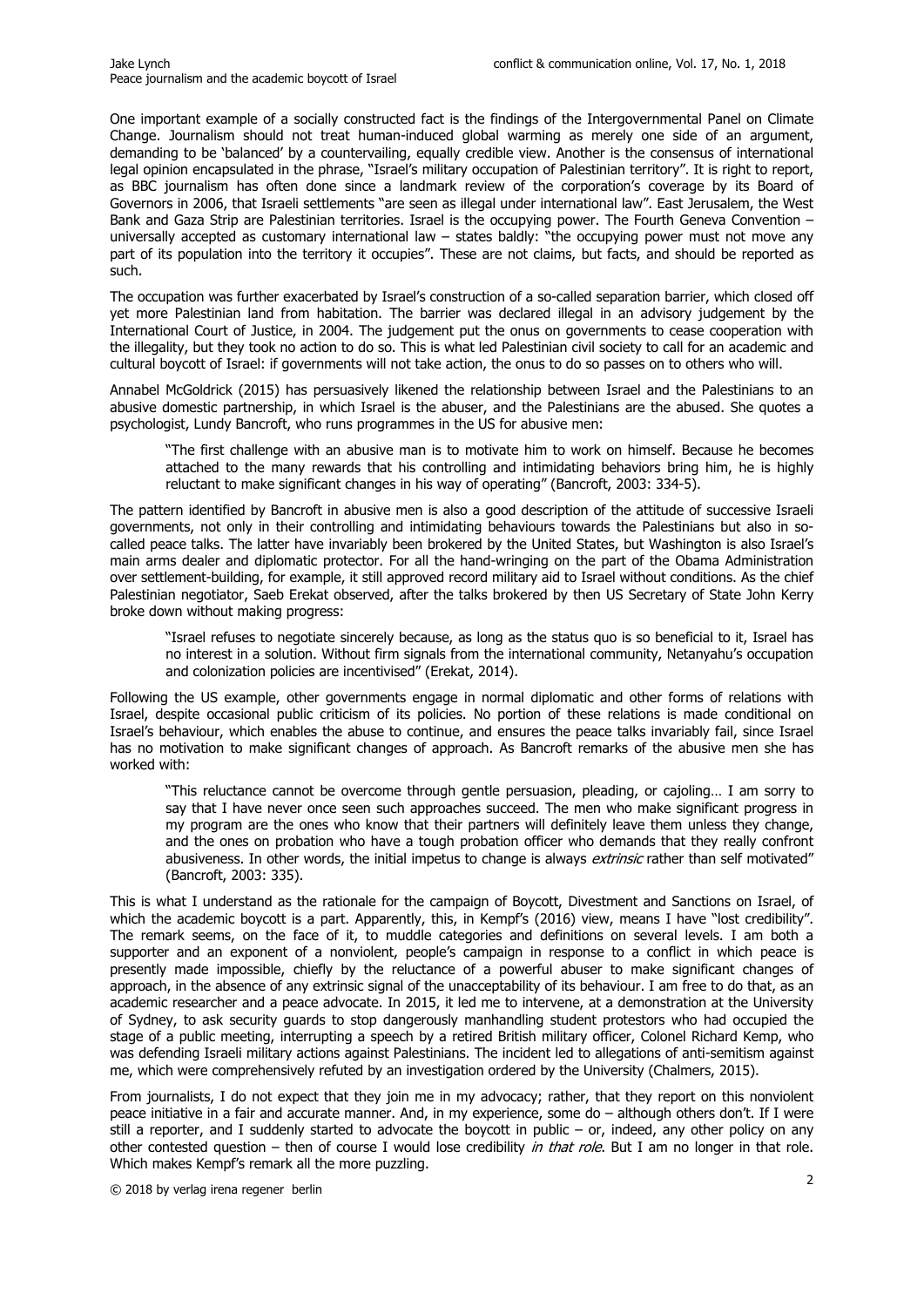It is worth adding an account of the incident which first got me involved in the boycott. In 2012, I was asked to endorse an application by Professor Dan Avnon, of the Hebrew University of Jerusalem, for a Sir Zelman Cowen Fellowship, under which he would spend six months at the University of Sydney. Faced with a binary choice – do I sign, or not? – I refused, and sent Professor Avnon an email explaining that, while I had nothing against him personally, I reserved my right not to take part in this scheme, under my policy of supporting the academic boycott.

How was this action calculated to take effect in the conflict, in the service of peace? First of all, it is intended to send a clear signal that institutional academic links will definitely be withheld from Israel unless its behaviour changes. Are universities a suitable target for boycott? Yes, for several reasons, including their own complicity with the occupation, with examples too numerous to mention here – and certainly including the Hebrew University of Jerusalem. No Israeli university; no representative body of Israeli universities, or of Israeli academics, has ever condemned the occupation, even in general terms.

Perhaps the main reason, though, can be glimpsed in the unusual nature of the Sir Zelman Cowen Fellowship scheme itself. Research fellowships are plentiful in academic life, of course – though relatively few of them come with funding attached, as this one does. Their stated aims, generally, are to foster excellence in research – and, for this reason, they usually welcome applications from as wide a cross-section of the academic profession, as possible. The wider the field, the more applications to choose from; the better the chance of the benefit going to the strongest candidates with the best ideas. In contrast, the Sir Zelman Cowen Fellowship is a bilateral arrangement between two universities. Applicants have to get at least two signatures from colleagues at the receiving institution, indicating a willingness to work with them during their stay – but they must be a staff member of one, in order to apply for a Fellowship at the other. Why limit the field in this way? Could it be that, rather than fostering excellence in academic research, the scheme's true aim is as a contribution to embedding bilateral relations with Israel at so many levels, in Australia in this case, that it remains unthinkable to make any portion of the relationship conditional on a change of policy?

A further clue can be gleaned from The Neaman Report on public diplomacy (Shinar et al, 2009), commissioned in 2009 by Israel's Ministry of Foreign Affairs from the Samuel Neaman Institute at the Technion University, Haifa – another institution that is linked with the University of Sydney by a bilateral funded fellowship scheme. This report recommends various ways to, as it were, change the subject of debate in the international community, when it comes to Israel – inducing citizens of other countries to look past the treatment of the Palestinians, and the occupation of their territory, in favour of other aspects. As such, it is geared towards reducing political pressure for a change of policy on Israel's part. Among its recommendations is to cosy up to what it calls "beneficial clients", including institutions of Higher Education. For me to have signed my name on Professor Avnon's application for a Sir Zelman Cowen Fellowship would therefore have involved me in what is, ultimately, a hasbara exercise. The situation in which I found myself is a close match for one of the best-known aphorisms of Archbishop Desmond Tutu, winner of the Nobel and Sydney Peace Prizes:

"To remain silent in the face of oppression is not to be neutral, but to side with the oppressor" (in Younge, 2009).

If I, as a peace academic, enjoying my freedom to be a peace advocate, were to remain silent in the face of an abusive and oppressive relationship, I would deserve to lose credibility. As it is, however, I don't.

## References

Bancroft, L. (2003) Why Does He Do That?: Inside the Minds of Angry and Controlling Men. New York: Penguin.

- Chalmers, M. (2015) 'Jake Lynch Cleared Of Anti-Semitism Over Role In Colonel Richard Kemp Protest', New Matilda, April 20, accessed August 4, 2017 at https://newmatilda.com/2015/04/20/jake-lynch-cleared-anti-semitism-over-role-colonelrichard-kemp-protest/
- Erekat, S. (2014) 'With Status Quo On Its Side, Israel Happily Rejects Peace', Time magazine, April 30, accessed August 4, 2017 at http://time.com/81277/with-status-quo-on-its-side-israel-happily-rejects-peace/
- Kempf, W. (2016) 'Dangers of peace journalism', conflict & communication online, Vol. 15, No. 2, pp 1-4.
- Lynch, J. (2008) Debates in Peace Journalism. Sydney: Sydney University Press.
- Lynch, J. (2014) A Global Standard for Reporting Conflict. New York: Routledge.
- Lynch, J. & McGoldrick, A. (2005) Peace Journalism. Stroud: Hawthorn Press.
- McGoldrick, A. (2015) 'Boycott, Divestment and Sanctions (BDS): an important part of the dialogue process', Online Opinion, March 31, retrieved from: http://www.onlineopinion.com.au/view.asp?article=17219&page=1
- Shinar, D. et al (2009) The Neaman Document A study on Israeli Public Diplomacy; A Joint Project of the S. Neaman Institute, Technion And the Ministry of Foreign Affairs, Israel, accessed August 4 2017 at
- http://www.neaman.org.il/Neaman2011/Templates/ShowPage.asp?DBID=1&TMID=581&LNGID=1&FID=646&IID=8036 Younge, Gary (2009) 'The secrets of a peacemaker', Guardian, May 23, accessed August 4 2017 at
	- https://www.theguardian.com/books/2009/may/23/interview-desmond-tutu